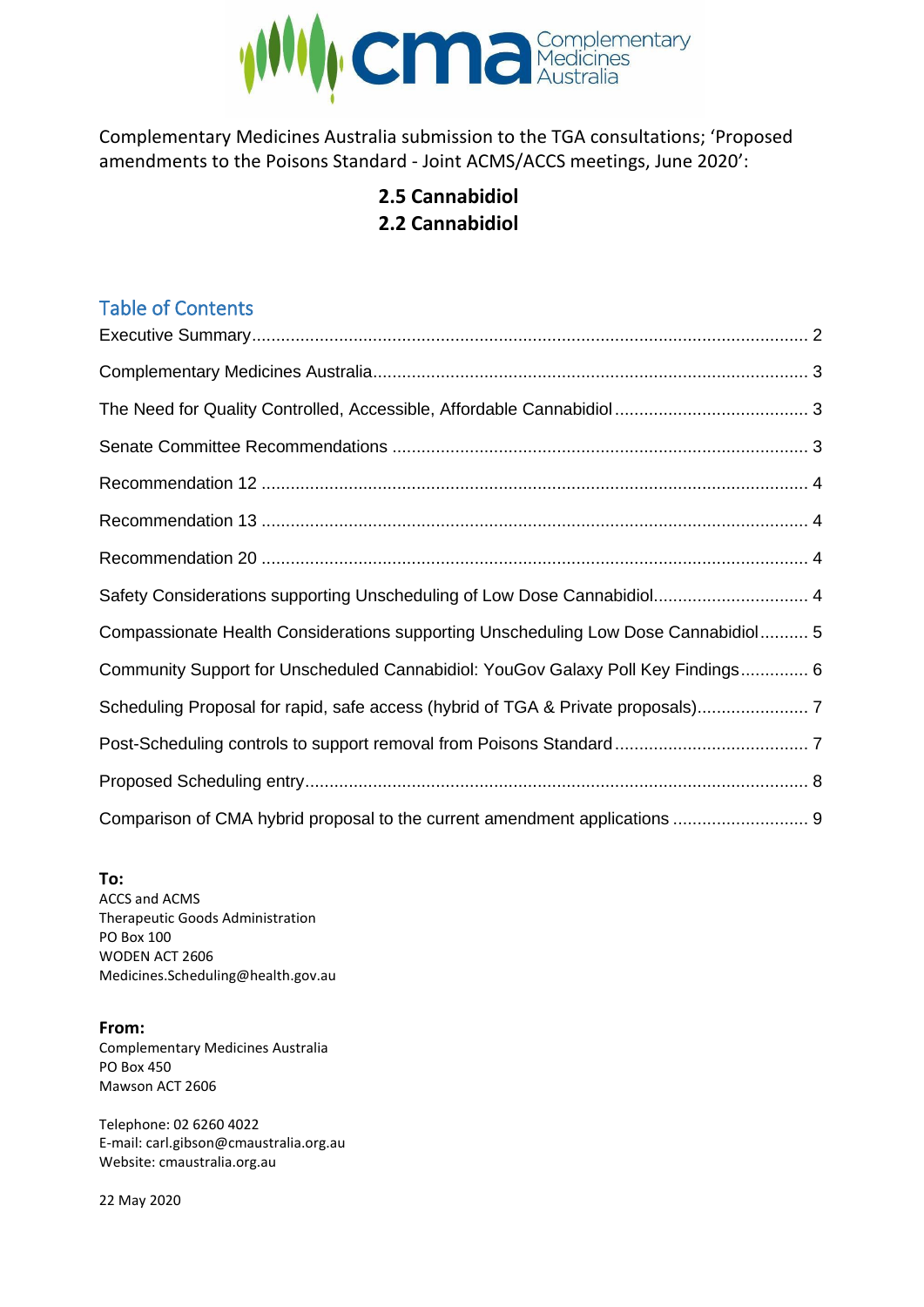

### <span id="page-1-0"></span>**Executive Summary**

Pharmacist Only access of very low dose cannabidiol will be not achieve the humanitarian goals of access and affordability sought by the recent Australian Senate Inquiry. In particular this is due to the lack of data at a low dose to pass the hurdle of product registration. It will likely take over a decade for sufficient products to be trialled, registered and sold at volumes that enable affordable access.

The market limitations of registration relative to the demand, and the resulting cost in comparison to the already extensive "illicit" community use of unregulated but well-tolerated cannabidiol, or homegrown cannabis of variable components, presents a regulatory scenario that will not be realistic to managing affordable access sought by the community, or furthering public health from the broader perspective.

Pharmacist Only access of low dose cannabidiol requiring registration will additionally bottle-neck research into other potentially effective medicinal cannabis preparations for more serious diseases, which may be supplied as prescription medicines if new efficacy data became available.

Cannabidiol has been recognised by the WHO as having a low chance of misuse. Removing a standardised cannabidiol preparation from the Poisons Standard as proposed by the private application [2.2], can be appropriately mitigated by controls proposed as part of the TGA's application [2.5] including the 1mg/kg/day limit, provided it matched to current ABS Australian health statistics.

The key safety concern of the TGA's review relates to drug interactions - the cytochrome P450 enzyme. We concur with the view that this is unlikely to occur to a physiologically or clinically relevant degree and are not aware of reports of drug interactions with low dose CBD (i.e. 1 mg/kg/day). The profile appears to be not any more significant than certain foods that are not managed with warning statements, or listed medicines (such as St John's Wort) which are effectively managed by label warnings. Unscheduled low dose access safety would be further ensured by any other requisite controls for manufacturing, labelling and claims in the post-Scheduling environment.

The most effective and affordable access will occur by inclusion of cannabidiol on the Permissible Ingredients Determination at the request of the Minister. Accompanied by a possible TGA Monograph for claims, and a requirement that it cannot be supplied in a medicine with other active ingredients for a period of 3-5 years, will ensure health effects and pharmacovigilance can be monitored efficiently.

In this way, CMA's 'hybrid' proposal applies multi-faceted controls for risk reduction whilst reaching the humanitarian objective sought by the Australian Senate which fundamentally underlies this review.

Although international controls differ, cannabidiol is seen to be widely available in other jurisdictions with variable regulation. Australian manufacturers of listed and complementary medicines comply with globally enviable manufacturing standards of PIC/S GMP for standardised plant-derived preparations; and have demonstrated the ability to rapidly pivot production under the COVID crisis in response to the Department of Industry's request for supplies. There is strong Government support to focus on opportunities that can be embraced by the Australian manufacturing sector and give Australian as a nation confidence to secure greater sovereignty in industry and healthcare.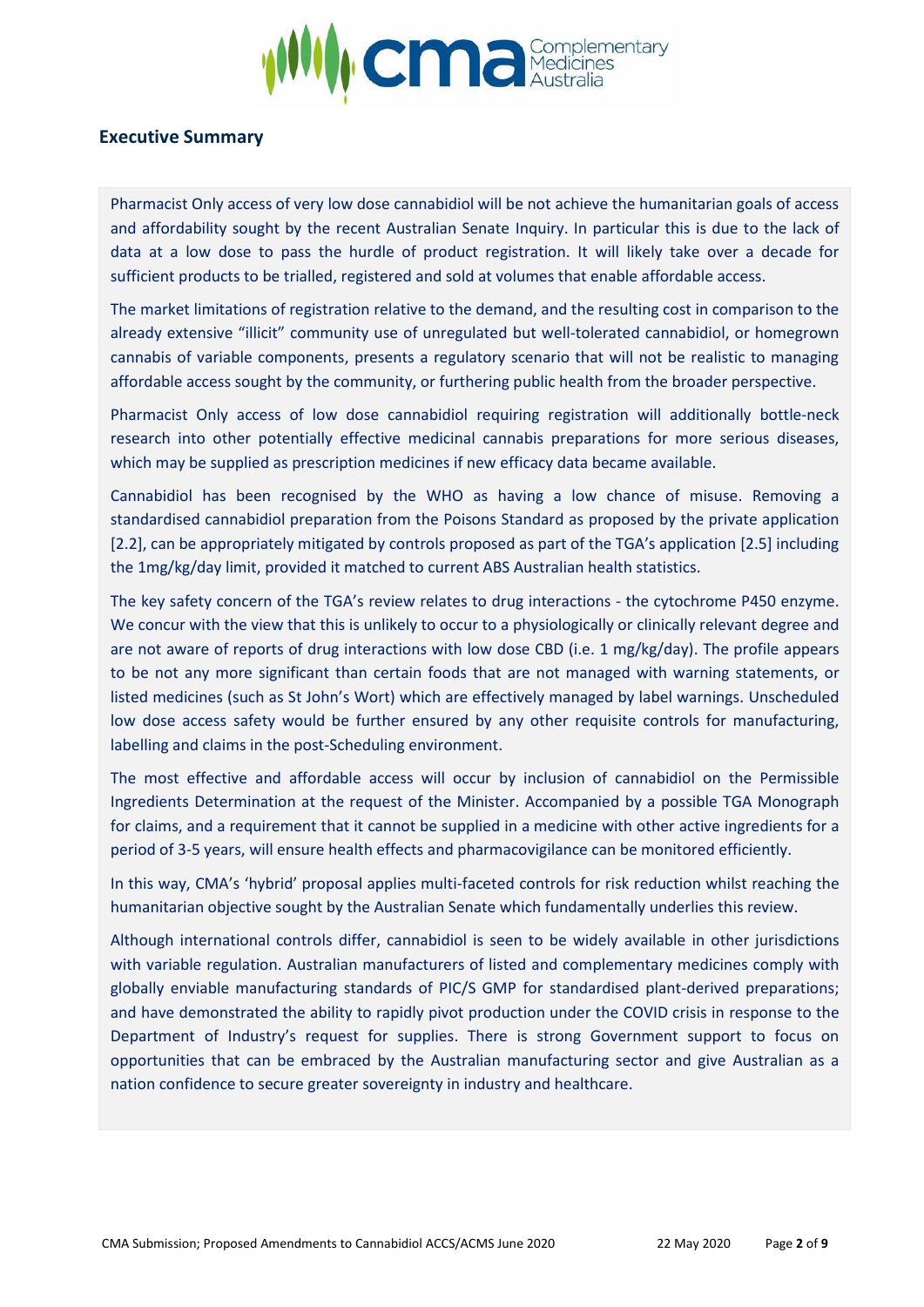

### <span id="page-2-0"></span>**Complementary Medicines Australia**

CMA welcomes the opportunity to provide input into the proposed down-scheduling of medicinal cannabis preparations that contain cannabidiol as 98% of their cannabinoid content.

Complementary Medicines Australia is the peak body representing a thriving medicines sector supporting Australian jobs, research, manufacturing and exports by meeting community demand for preventative and complementary healthcare. The sector in Australia is a highly capable manufacturing industry required to comply with PIC/S GMP requirements including regular inspections, and strict mandatory pharmacopoeial and other TGA quality standards.

Australia's reputation for quality has over several decades evolved an industry that is:

- − A greater than \$5 billion industry
- − Exporting more than \$1 billion annually
- − Employing more than 29,000 Australians, primarily in skilled technical professions
- − Since 2018 the greatest exporter to China, above formidable rivals USA & Germany.

This makes Australia the source of the **highest quality manufacturing standards** in the world for finished product vitamins, minerals, and plant-derived preparations including standardised herbal extracts. Our manufacturers were able to respond rapidly to Government calls to increase production of hygiene supplies for COVID-19 risk mitigation, demonstrating the flexibility of supply to meet community need.

### <span id="page-2-1"></span>**The Need for Quality Controlled, Accessible, Affordable Cannabidiol**

The Senate Inquiry submissions and outcomes made it clear that the regulatory issue preventing access has become a humanitarian issue. The themes from the Senate Inquiry that accessibility and affordability are the key issues to be addressed via regulation.

The Senate Inquiry terms of reference included areas that are primarily relevant to this submission:

(i) the **current status of the domestic regulated medicinal cannabis industry**;

(j) the **impacts on the mental and physical wellbeing** of those patients struggling to access medicinal cannabis through Australia's regulatory regime;

- (k) particular **barriers for those in rural and remote areas** in accessing medicinal cannabis legally;
- (l) the **significant financial barriers** to accessing medicinal cannabis treatment;

(m) the **number of Australian patients continuing to rely on unregulated supply** of medicinal cannabis due to access barriers and the impacts associated with that.

### <span id="page-2-2"></span>**Senate Committee Recommendations**

We note the Report and in particular, the relevant Recommendations 12, 13, and  $20<sup>1</sup>$  of the Australian Senate Standing Committee on Community Affairs on the Inquiry to the current barriers to patient access to medicinal cannabis in Australia.

<sup>&</sup>lt;sup>1</sup> [List of Recommendations](https://www.aph.gov.au/Parliamentary_Business/Committees/Senate/Community_Affairs/Medicinalcannabis/Report/section?id=committees%2freportsen%2f024403%2f72394) by the Australian Senate Standing Committee on Community Affairs on the Inquiry to the current barriers to patient access to medicinal cannabis in Australia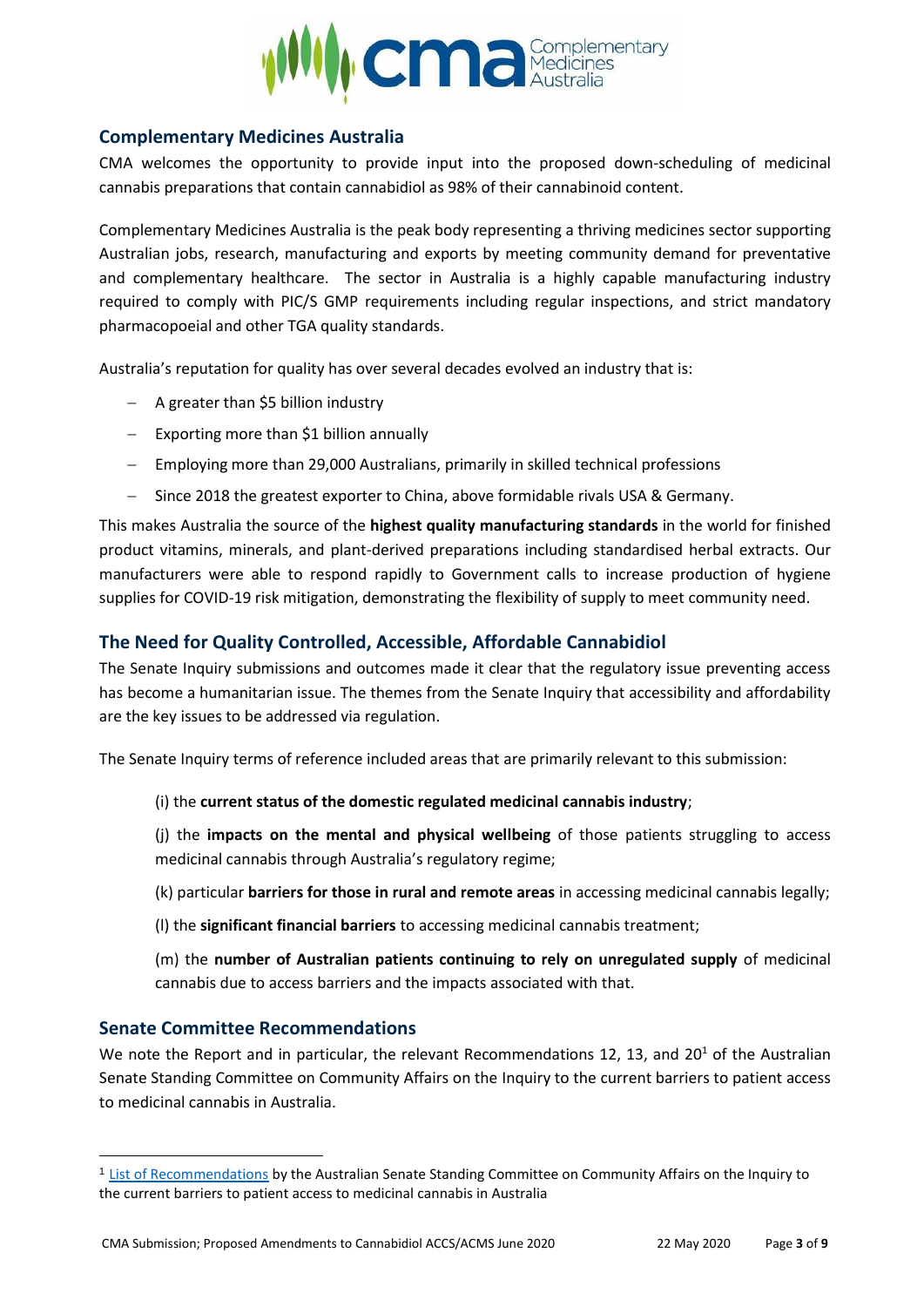

#### <span id="page-3-0"></span>[Recommendation](https://www.aph.gov.au/Parliamentary_Business/Committees/Senate/Community_Affairs/Medicinalcannabis/Report/section?id=committees%2freportsen%2f024403%2f72394#_recList12) 12

4.55 The committee recommends that the Therapeutic Goods Administration, as a matter of priority, conduct broad public consultation on the future scheduling of cannabidiol and other non-psychoactive cannabinoids.

4.56This public consultation should be conducted with the aim of the Department of Health making an application to the Advisory Committee on Medicines Scheduling, if deemed appropriate, and should therefore consider:

- the current inclusion of cannabidiol in the Uniform Scheduling of Medicines and Poisons (Poisons Standard) Schedule 4 – Prescription Only Medicine and other cannabinoids in Schedule 8 – Controlled Substance;
- the suitability of down-scheduling these cannabinoids to Schedule 2 Pharmacy Medicine and/or Schedule 3 – Pharmacist Only Medicine; and
- the suitability of regulating these cannabinoids as complementary medicines, through removal from the Poisons Standard and inclusion in the Therapeutic Goods (Permissible Ingredients) Determination.

4.57 The committee is of the view that a safety review and public consultation process will provide the Therapeutic Goods Administration with the evidence required to determine the most appropriate pathway for the future regulation of cannabidiol and other non-psychoactive cannabinoids consistent with the requirements of safety and quality for all therapeutic goods in Australia.

#### <span id="page-3-1"></span>[Recommendation](https://www.aph.gov.au/Parliamentary_Business/Committees/Senate/Community_Affairs/Medicinalcannabis/Report/section?id=committees%2freportsen%2f024403%2f72394#_recList13) 13

4.58 The committee further recommends that, as soon as practicable after a safety review and public consultation process is completed, the Department of Health make any appropriate application to the Advisory Committee on Medicines Scheduling in relation to the down-scheduling or de-scheduling of cannabidiol and other non-psychoactive cannabinoids.

#### <span id="page-3-2"></span>[Recommendation](https://www.aph.gov.au/Parliamentary_Business/Committees/Senate/Community_Affairs/Medicinalcannabis/Report/section?id=committees%2freportsen%2f024403%2f72688#s72688rec20) 20

5.107 The committee recommends that the Australian Government, through COAG, encourage a review of state and territory criminal legislation in relation to:

• amnesties for the possession and/or cultivation of cannabis for genuine self-medication purposes

### <span id="page-3-3"></span>**Safety Considerations supporting Unscheduling of Low Dose Cannabidiol**

A main concern of the TGA safety review is possible drug interaction. This is an important observation that must be considered, but can be regulated in ways that do not overwhelm key objectives – compassionate and rapid supply of high quality of relatively affordable cannabidiol.

The extent of concerns around interaction does not appear to be sufficient to warrant scheduling. The WHO Expert Committee on Drug Dependence [noted](https://www.who.int/medicines/access/controlled-substances/5.2_CBD.pdf) that while there is potential for CBD to be associated with drug interactions through inhibition of some cytochrome P450 enzymes, but it is not yet clear whether these effects occur at physiological concentrations. Some drug interaction potential has been observed at 5-50 mg/kg/day<sup>2</sup> but there does not appear to be reports of interactions with very low dose CBD at 1 mg/kg/day.

There are other unscheduled ingredients such as *Hypericum perforatum* (St John's Wort) which have widely documented drug interactions and that have on a long-term basis been successfully managed through warning statements that are not in a CMI. If concerns remain, warning statements on unscheduled preparations can have prominence requirements applied, as is the case for substances such as royal jelly (3mm bold type font).The degree of concern does not appear to be of serious clinical significance to the extent it requires Pharmacist/Pharmacy intervention at this very low dose, and this is consistent with the requirements for safety and quality for all therapeutic goods in Australia.

<sup>2</sup> Qian et al [2019][: https://pubmed.ncbi.nlm.nih.gov/31433338/](https://pubmed.ncbi.nlm.nih.gov/31433338/)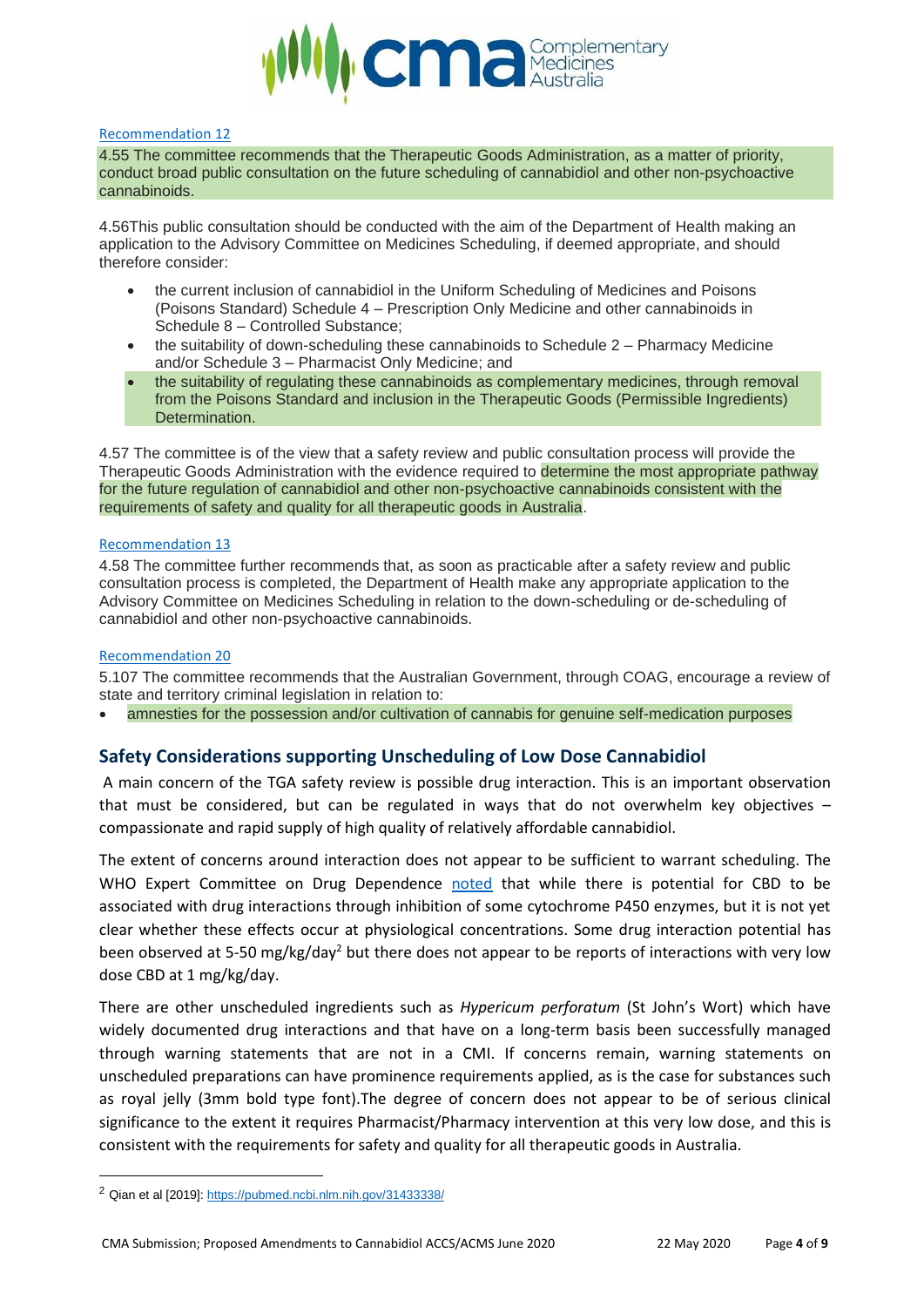

### <span id="page-4-0"></span>**Compassionate Health Considerations supporting Unscheduling Low Dose Cannabidiol**

Removing low dose cannabidiol from the Poisons Standard would permit supply in Australia under controlled, high quality, TGA GMP conditions , and *also*;

- ✓ **Remove financial barriers** as much as possible for low dose non-PBS medicines;
- ✓ **Remove access barriers** for consumers including remote and regional areas;
- ✓ **Be realistic, rapid, and achievable**;
- ✓ **Reduce public health risks of ongoing illicit supply** by Australians seeking affordable supply through the non-PIC/S GMP manufacturers overseas;
- ✓ **Reduce public health risks of Australians growing their own cannabis** of unknown component profiles for personal medicinal use, as per Senate Recommendation 20: - that the COAG, reviews legislation to create amnesties for the possession/cultivation of cannabis for selfmedication.
- ✓ **Would be expected to improve public health broadly –** if the submissions to the Senate Inquiry are relied upon, which presented compelling personal stories of the benefits of cannabidiol as a well-tolerated and relatively low risk product, significantly assisting people to physically and mentally function in their daily lives.

Pharmacist Only access of very low dose cannabidiol will not be able to achieve the humanitarian goals of access and affordability sought by the Australian Senate Inquiry, due to the lack of data at the specified dose to pass the hurdle of product registration. It could take over a decade for sufficient products to enter the market at a material volume that would see affordable access begin to occur.

Market limitations of registrations relative to the size of the demand, and resulting costs, in comparison to the already extensive "illicit" community use of unregulated cannabidiol or homegrown cannabis, appear to not improve public health outcomes when viewed from the broader perspective.

Australian manufacturers of listed and complementary medicines comply with strict manufacturing standards of PIC/S GMP relative to the global supply of plant-derived products. Removing cannabidiol from the Poisons Standard as proposed by the private application 2.2, can be appropriately mitigated by dose controls proposed as part of the TGA's application 2.5.

The safety of unscheduled low dose access would be furthered by any additional controls required for medicine manufacturing, labelling and claims in the post-scheduling regulatory environment. This would most effectively occur by inclusion of the preparation at the request of the Minister onto the Permissible Ingredients Determination. Accompaniment by a TGA Monograph for claims, essential warning statements, and a requirement that it cannot be supplied in a medicine with other active ingredients for 3-5 years, can ensure health effects and pharmacovigilance can be monitored efficiently.

The use of a TGA Monograph, as recommended by the Review of Medicines and Medical Devices (MMDR), may provide wording if there are concerns about the level of evidence available. N=1 trials that may be set-up with Australian researchers may also provide significant insight whilst enabling more extensive research funds to go towards higher dose preparations and other types of medicinal cannabis.

In this way, a 'hybrid' proposal of the two existing applications applies multi-faceted controls on medicine risk reduction whilst reaching the humanitarian and compassionate objective sought by the Australian Senate.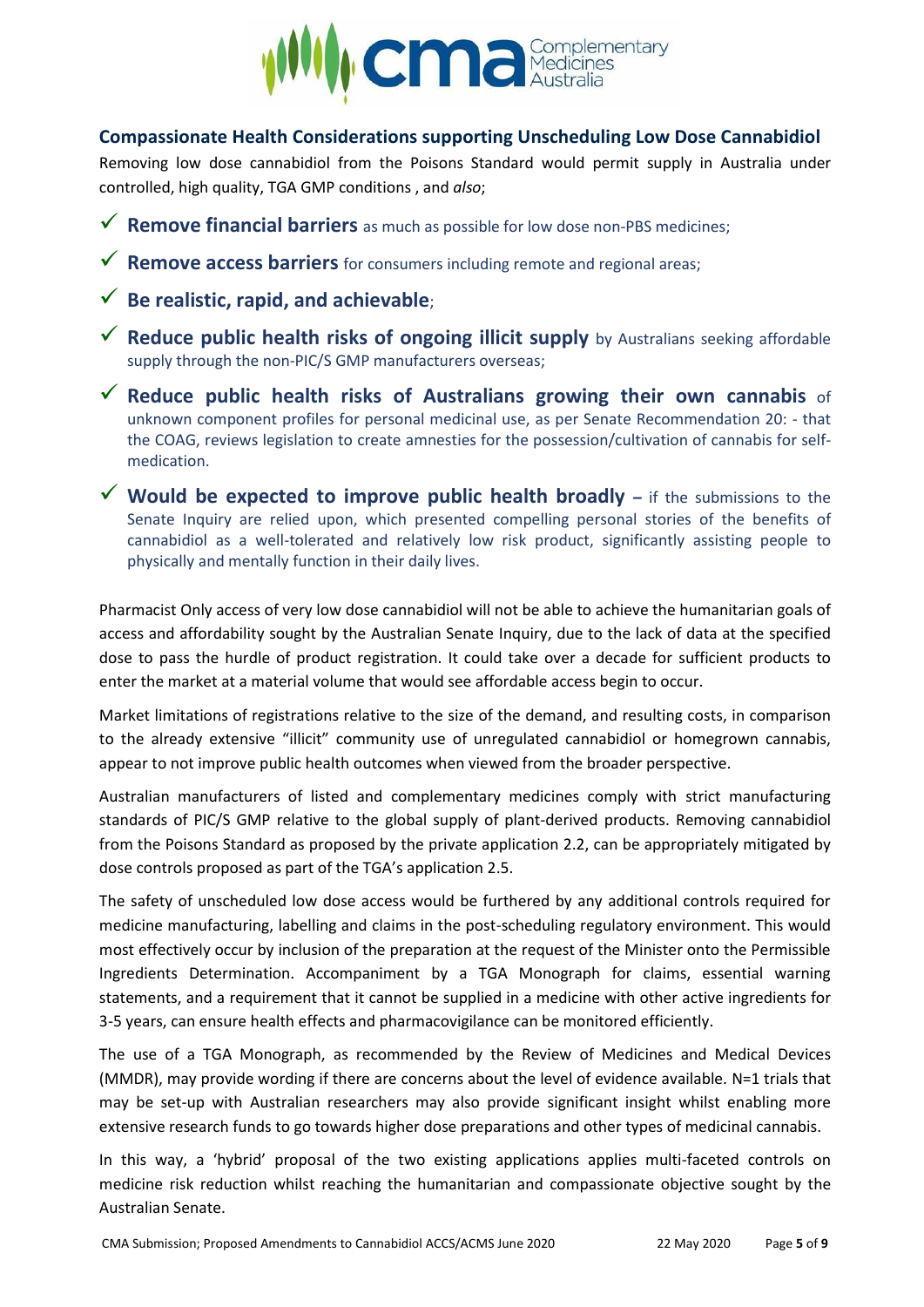

## <span id="page-5-0"></span>**Community Support for Unscheduled Cannabidiol: YouGov Galaxy Poll Key Findings**

#### *Methodology*

A study was conducted on the YouGov Galaxy Omnibus between 15-18 May 2020. Sample comprised 1,034 Australians aged 18 years and older throughout Australia applying age, gender and region quotas.

**Attitudes to the Australian Government making it easier for consumers to gain access to safe, high quality, medicinal cannabis (cannabidiol(CBD), without a prescription:**

- **Two thirds (66%)** of Australians would support the Australian Government's decision to make it easier for consumers to gain access to safe, high quality, medicinal cannabis (cannabidiol(CBD), without a prescription, **including 41% would strongly support such a decision**.
- Only 13%, the equivalent of 2.5 million people, opposed the decision for greater access, including **only 5% that strongly opposed it**.
- Australians age 50-64 years are more likely than all other age group to strongly support the decision for great access (50-64 50% compared to 65+ 37%, 35-49 44% and 18-34 34%).
- For those that have used complementary medicines to treat or manage a chronic condition support is stronger, as they are more likely than those who have not to say they support the Australian Government's decision to make it easier for consumers to gain access to safe, high quality, medicinal cannabis (cannabidiol(CBD), without a prescription (73% compared to 61%).

#### **Regarding the likelihood of purchasing products containing CBD if they were more freely available:**

- Four in ten (41%) Australians, the equivalent of 8 million people, say they would be likely to purchase products containing CBD if they were more freely available, including one in five (20%) that say they would be very likely.
- Likelihood to purchase is significantly higher among those aged 35-49 years, with one in four (26%) of them saying they would be very likely to purchase products containing medicinal cannabis (CBD) if they were more freely available.
- For those that have used complementary medicines to treat or manage a chronic condition likelihood to purchase is stronger, as they are more likely than those who have not to say they would be likely to purchase products containing CBD if they were more freely available (52% compared to 37%).

#### **Consumers inform doctors of complementary medicine use which could be furthered by warnings.**

- Of those that have used a complementary medicine to treat or manage a chronic disease/condition, the majority (78%) have informed their doctor/GP that they are taking them, including 63% who are aware of all complementary medicines that they are taking and 16% that are only aware of some of the complementary medicines that they are taking.
- More than one in five (22%) have not made their doctor/GP aware, however this is largely due to having never thought of mentioning it or having never been asked (19%).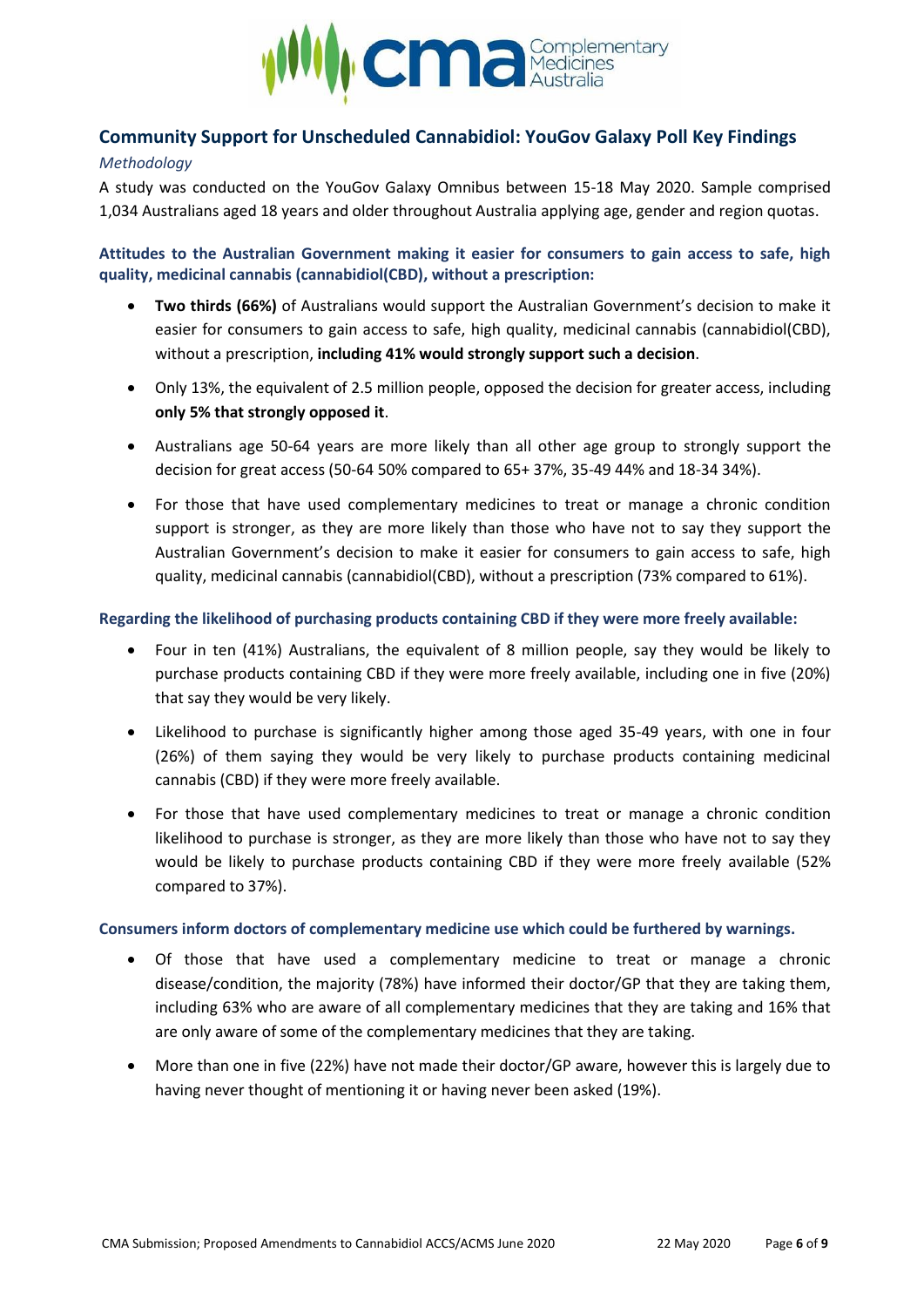

# <span id="page-6-0"></span>**Scheduling Proposal for rapid, safe access (hybrid of** [TGA](https://www.tga.gov.au/consultation-invitation/consultation-proposed-amendments-poisons-standard-joint-acmsaccs-meetings-june-2020) **&** [Private](https://www.tga.gov.au/consultation-invitation/consultation-proposed-amendments-poisons-standard-acms-and-joint-acmsaccs-meetings-june-2020#s2) **proposals)**

| <b>Scheduling Proposal</b>                            | Comment                                                                                                                                         |  |  |
|-------------------------------------------------------|-------------------------------------------------------------------------------------------------------------------------------------------------|--|--|
| Unscheduled<br>$\bullet$                              | Freely available for consumer and health<br>professional access, with high safety, quality, and<br>efficacy control (post-scheduling controls). |  |  |
| CBD >98% of cannabinoids                              | As per World Health Organization (WHO) preparation                                                                                              |  |  |
| Any other cannabinoids <2% and<br>naturally occurring | As per TGA Safety Review / Scheduling Proposal                                                                                                  |  |  |
| Adults only<br>$\bullet$                              | As per TGA Safety Review / Scheduling Proposal                                                                                                  |  |  |
| 30 day pack                                           | As per TGA Safety Review / Scheduling Proposal<br>$\bullet$                                                                                     |  |  |
| 1mg/kg/day                                            | As per TGA Safety Review / Scheduling Proposal<br>$\bullet$                                                                                     |  |  |
| 90mg/day maximum:                                     | An average Australian male is 87kg (ABS)                                                                                                        |  |  |
| Undivided preparations OR                             | Permits dose adjustment for body weight,                                                                                                        |  |  |
| tablets/capsules 30mg or less                         | therapeutic effect or mild side effects.                                                                                                        |  |  |

## <span id="page-6-1"></span>**Post-Scheduling controls to support removal from Poisons Standard**

| <b>Listed Medicine Approval</b>                                                                                                    | Comment                                                                                                                                                                                                                                                                                                                                                       |
|------------------------------------------------------------------------------------------------------------------------------------|---------------------------------------------------------------------------------------------------------------------------------------------------------------------------------------------------------------------------------------------------------------------------------------------------------------------------------------------------------------|
| Affordable, competitive access:<br>Minister-led approval of CBD as a<br>"Permitted Ingredient" 3.                                  | Minister-led approval of CBD preparations examined by<br>TGA and WHO, for 'Listed Medicines', allows rapid<br>competition by Australian manufacturers without<br>exclusivity. The public would be able to access high<br>quality, low cost CBD products in the very near future.                                                                              |
| Safety<br>$\checkmark$ Clear warnings<br>$\checkmark$ CBD single-active<br>Plant-derived                                           | Low dose CBD is thought to be reasonably well-tolerated.<br>Single-active CBD helps monitor safety. Effective<br>warnings decided by public consultation. Drug<br>interactions may be controlled as for other products, e.g.<br>'St John's Wort affects the way many prescription<br>medicines work - including oral contraceptives. Consult<br>your doctor.' |
| Quality<br>$\checkmark$ GMP Manufacturing<br>$\checkmark$ Required Conditions<br>✔ TGA Standard for Medicinal<br>Cannabis (TGO 93) | Australia has an international reputation for high quality<br>complementary medicines such as vitamins and herbs.<br>Australian GMP-licensed manufacturers are highly<br>capable and ready to supply high-quality lower-cost CBD<br>for Australian consumers.                                                                                                 |
| Use/Presentation:<br>$\checkmark$ TGA Monograph -approved claims<br>$\checkmark$ 'N=1 trials' via app for clinical data            | Government decides on specific wording of allowed<br>claims for CBD to help ensure it can become widely and<br>easily available at a low cost in the very near future. "N=1<br>trials" via a voluntary app can gather efficacy and safety<br>data for Australian researchers.                                                                                 |

<sup>3</sup> Section 26BC of the *Therapeutic Goods Act 1989* provides the Minister authority to do so of his or her own initiative.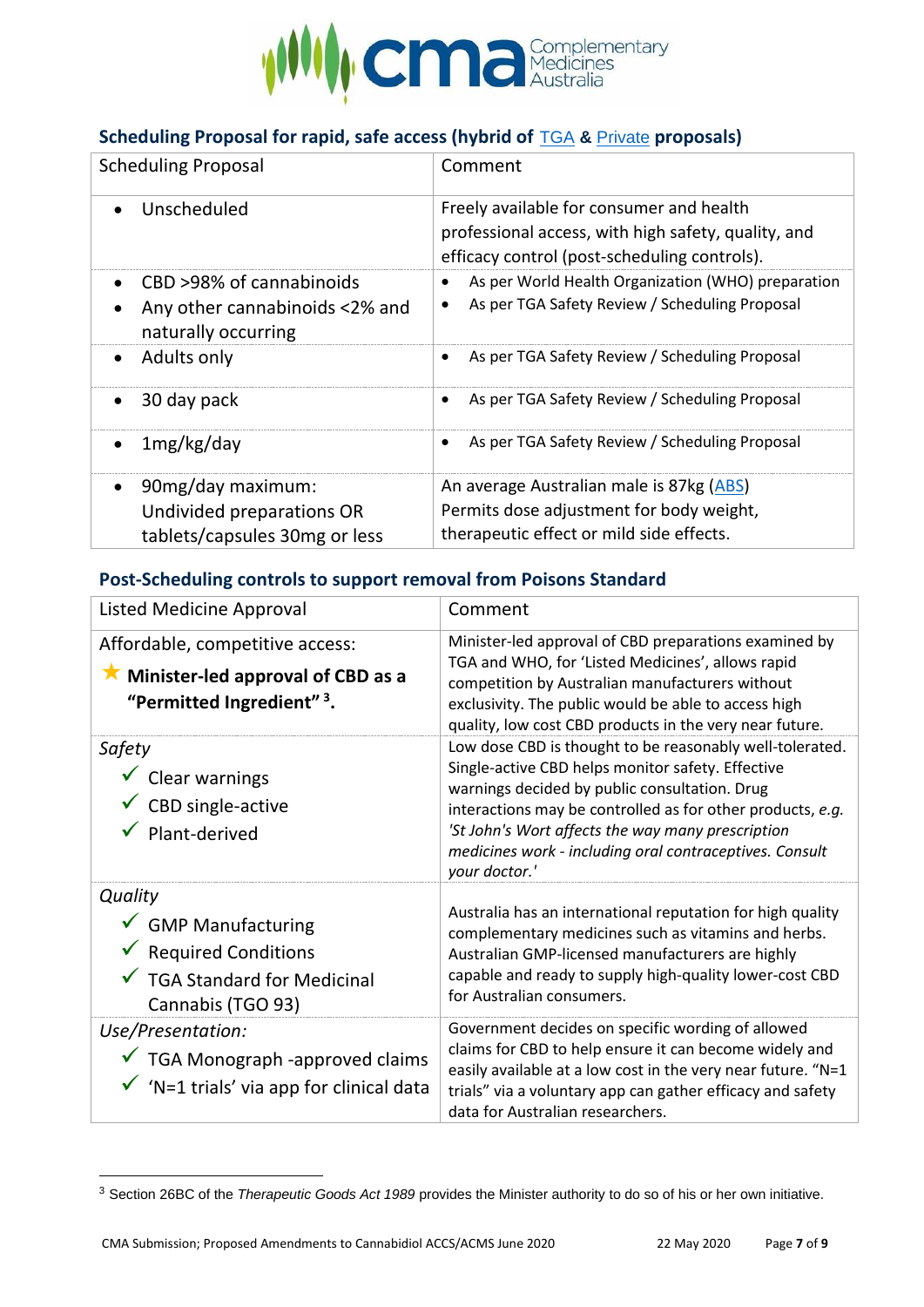

### <span id="page-7-0"></span>**Proposed Scheduling entry**

Below is a Scheduling entry that proposes modifying the TGA entry 2.5 to remove a specified preparation from the Poisons Standard in line with proposal 2.2, to create a hybrid proposal for oral use. The suggested amendments to proposal 2.5 are either struck through or highlighted:

### *Cannabidiol*

#### **Schedule 4 - Amend Entry**

CANNABIDIOL in preparations for therapeutic use where:

- a. cannabidiol comprises 98 per cent or more of the total cannabinoid content of the preparation; and
- b. any cannabinoids, other than cannabidiol, must be only those naturally found in cannabis and comprise 2 per cent or less of the total cannabinoid content of the preparation;

### **except** when included in Schedule

**Schedule 3 - New Entry**

CANNABIDIOL in preparations for therapeutic use

a. the cannabidiol is either plant derived, or when synthetic only contains the (-) CBD enantiomer; and

b. the maximum recommended daily dose is **90** mg or less of cannabidiol; and

c. the preparation is only an undivided preparation or in divided preparations each of 30mg or less;

[d]. in packs containing not more than 30 days' supply; and

[e]. cannabidiol comprises 98 per cent or more of the total cannabinoid content of the preparation; and

[f]. any cannabinoids, other than cannabidiol, must be only those naturally found in cannabis and comprise 2 per cent or less of the total cannabinoid content of the preparation; and

 $[g]$ . for adults aged 18 years and over.

We also support the removal of low-concentration cannabidiol for topical use. We are aware that other submitters are providing this information and that the summary of evidence is such that topical use in unscheduled preparations does not present a risk of harm, but may be useful in low risk skin conditions such as mild acne; consequently we support the addition of:

; or [h]. for topical only use at a labelled concentration of 5% or less cannabidiol.